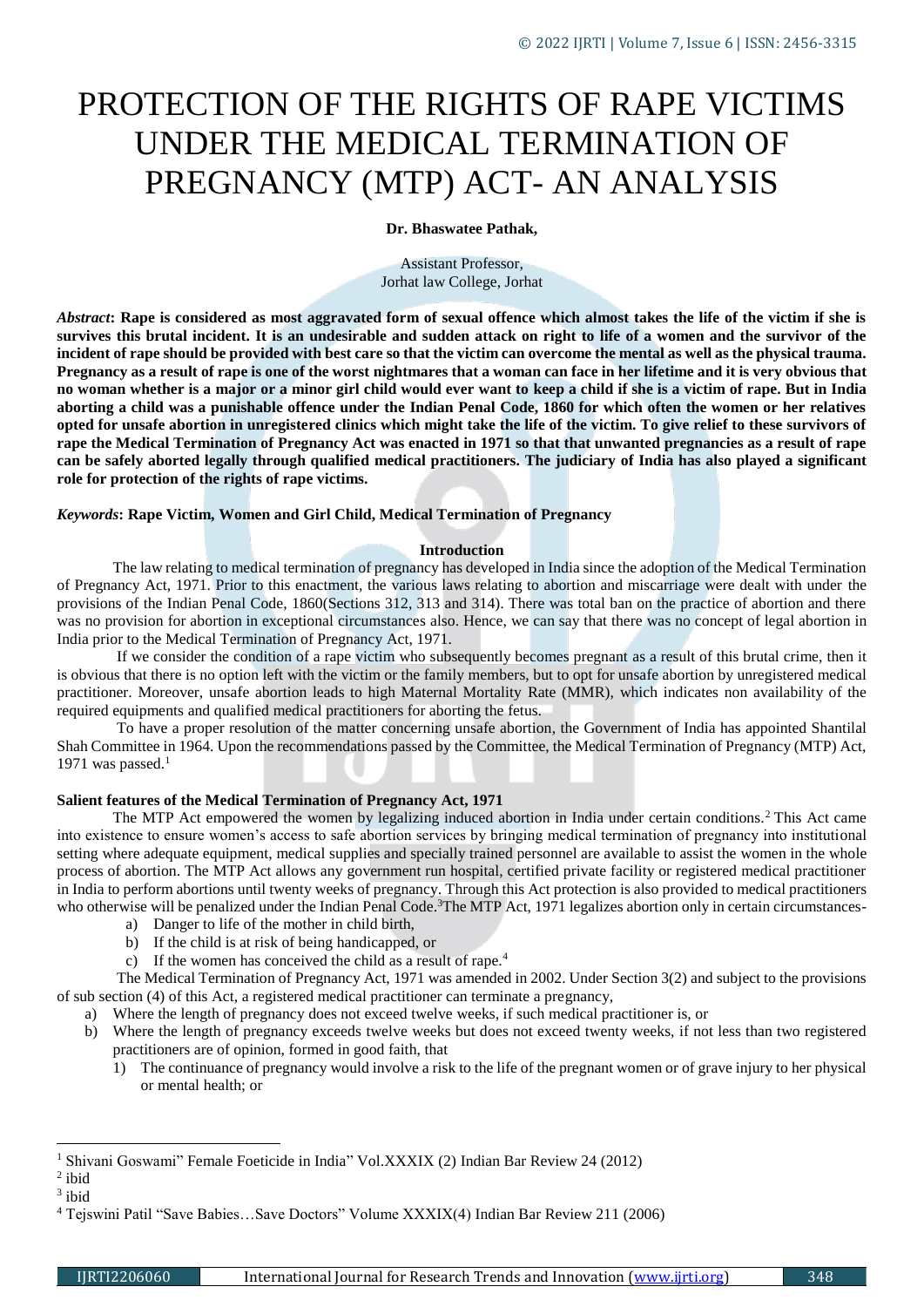2) There is substantial risk that if the child is born, it would suffer from such physical and mental disabilities as to be seriously handicapped.<sup>5</sup>

Under this Act no pregnancy can be terminated without the consent of the pregnant women and if the women is below the age of 20 years and if the pregnant women although has attained majority but mentally ill, consent of the guardian is necessary.<sup>6</sup>

Moreover, under the provisions of this Act, any pregnancy, which is carried out according to the provisions laid down by the MTP Act, 1971, will not be scrutinized or penalized under the IPC Sections relating to miscarriage.<sup>7</sup> But Section 5(2) also creates a specific act as an offence where an unregistered medical practitioner carries out the termination of pregnancy. Here the offence is penalized through the provisions of IPC. This clearly proves that any therapeutic expert who is not enrolled under the condition lay down by the MTP Act, 1971 have clear chances to be punished under the IPC, if he or she performs any abortion. Similar is the case where the pregnant woman gets her abortion done through an unregistered Medical Practitioner is subject to criminal action under IPC.

On October 29, 2014, the Ministry of health and Family Welfare released a draft of MTP (Amendment) Bill 2014, which proposes changes that could initiate a shift in the focus of the Indian discourse from health care providers to women by including mid-level and non allopathic health care providers.<sup>8</sup> The bill proposes changes that clarify the legal status of medical and surgical abortions, and simultaneously attempt to improve the base of health care providers.<sup>9</sup>

Again in 2017 the Medical Termination of Pregnancy(Amendment) Bill, 2017 was introduced the bill intends to extend the permissible period of abortion from twenty weeks to twenty four weeks if doctors believe the pregnancy involves a substantial risk to the mother or the child or if there is substantial fetal abnormalities.<sup>10</sup>

Recently, on 24th September, 2021 the Medical Termination of Pregnancy (MTP) (Amendment) Act, 2021 has been passed by the Parliament**.** The amended Act seeks to extend the termination of pregnancy period from 20 weeks to 24 weeks, making it easier for women to safely and legally terminate an unwanted pregnancy.<sup>11</sup>

# *The main features of the amended Act are-*

Firstly, the Bill proposes the requirement of the opinion of one registered medical practitioner (instead of two or more) for termination of pregnancy up to 20 weeks of gestation (fetal development period from the time of conception until birth).<sup>12</sup>

Secondly, it introduces the requirement of the opinion of two registered medical practitioners for termination of pregnancy of 20-24 weeks of gestation.<sup>13</sup>

Thirdly, it has also enhanced the gestation limit for 'special categories' of women which includes survivors of rape, victims of incest and other vulnerable women like differently-abled women and minors.<sup>14</sup>

Lastly, it also states that the "name and other particulars of a woman whose pregnancy has been terminated shall not be revealed", except to a person authorized in any law that is currently in force.<sup>15</sup>

## **The Medical Termination of Pregnancy Rules 1975, amended in 2003**

For proper implementation of the Medical Termination of Pregnancy Act, 1971, first in 1975 rules were framed under the Act. These rules were amended in 2003. The main distinction between the original and amended rules under the Act is, under the amended version of the rules there is provision for composition of District Level Committee.<sup>16</sup> This Committee shall be constituted by one gynecologist/ surgeon or anesthetics from local medical professionals, nongovernmental organizations and Panchayati Raj provided that one member of the Committee should be a woman.<sup>17</sup> The tenure of the Committee shall be two years.<sup>18</sup>

There are altogether 10 rules under Medical Termination of Pregnancy Rules and these rules have provided for various functioning of the Committee. The Committee has the power to conduct proper investigation about the place in which the process for medical termination of pregnancy will be done.

According to rule 5, the government will not approve a place for medical termination unless the government is satisfied that the place is safe and all the termination of pregnancy is done under the supervision of qualified medical practitioner. Pregnancy can be terminated before 12 weeks of pregnancy if there are any anomalies as provided under the Act.<sup>19</sup>

<sup>5</sup> Dr. Manohar Agnani, Missing Girls,135-136 (Books for Change, N-222 New Delhi,2008)

<sup>6</sup> MTP Act,1971 (Act No.34 of 1971), Section 3(4)

 $7$  id, Section 5(2)

<sup>8</sup> Draft Medical Termination of Pregnancy (Amendment) Bill,2014.Avilable at<http://www.mohfy.nic.in/showfile.php?lid=2986> accessed on 6<sup>th</sup> September 2021

<sup>&</sup>lt;sup>9</sup> ibid

<sup>10</sup> 164.100.24..219/billstext/rsbillstextMTP-4817.pdf accessed on 24/3/2020

<sup>&</sup>lt;sup>11</sup> medical-termination-of-pregnancy-amendment-bill-2010, available at Drishtiias.com/daily-updates/daily-news-editorial/ accessed on 24/3/2021

 $12$  supra, note 10

 $13$  ibid

 $14$  ibid

 $15$  supra, note 11

<sup>16</sup> .Medical termination of Pregnancy Rules, 2003, rule 3

 $17$  ibid, rule 3(1)

 $18$  id, rule 3(2)

<sup>19</sup> Medical Termination of Pregnancy Rules, 2003, rule 5(ii)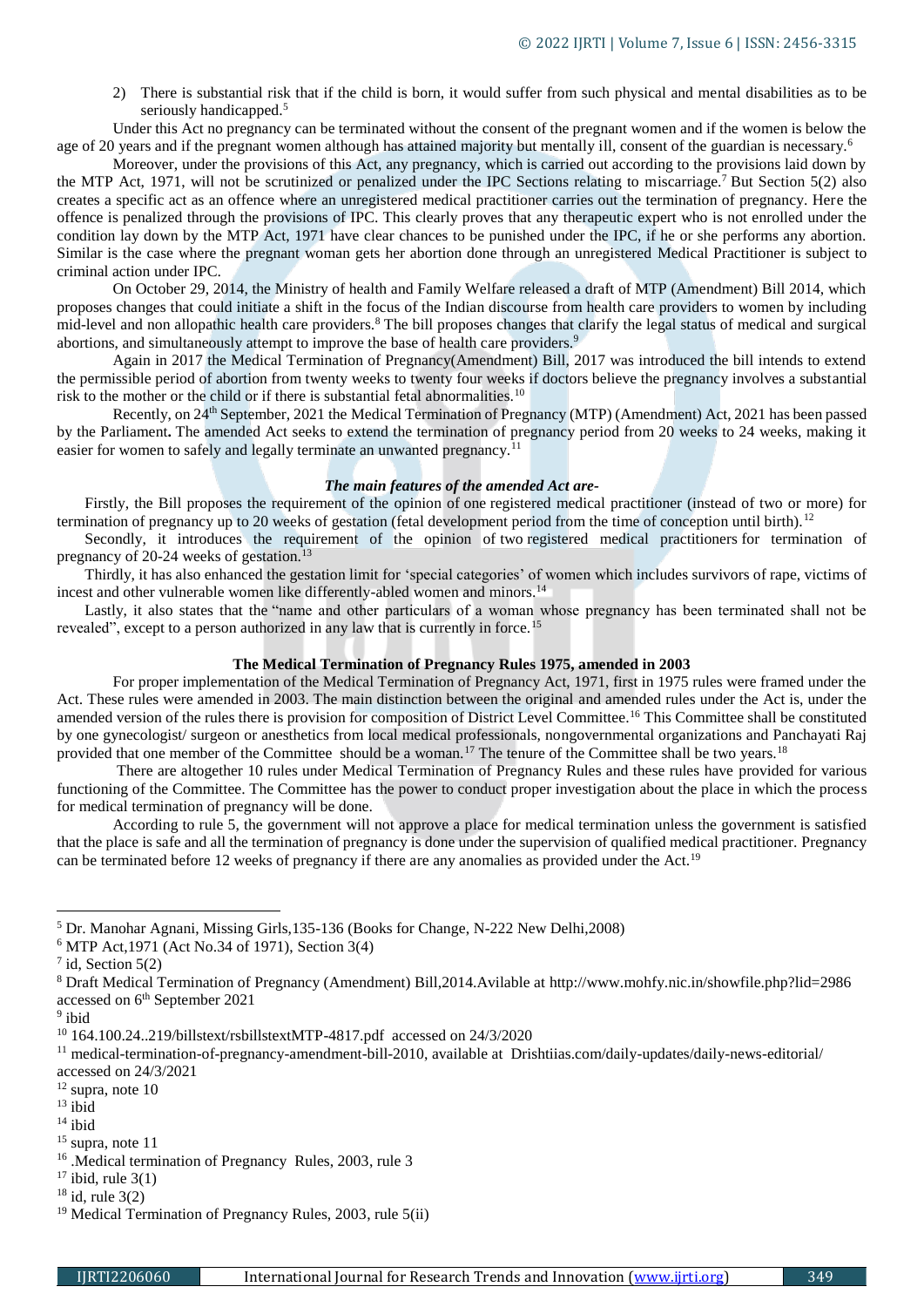Every application for approval of a place shall be made to the Chief Medical Officer of the District and the Officer after proper enquiry and if necessary after consulting the matter with the District Level Committee can approve a place for termination of pregnancy.<sup>20</sup>

If death occurs to a pregnant lady in a place approved by the Chief Medical Officer, he has power to seize any article, register, document and other necessary things which are needed for conducting proper enquiry.<sup>21</sup>

The Chie Medical Officer has power to cancel or suspend a certificate of approval if in his opinion, the required facilities as provided under rule 5 are not being properly maintained and the termination of pregnancy at such place cannot be made under safe and hygienic conditions.<sup>22</sup> The Chief Medical Officer shall make a report of the fact to the Committee giving the detail of the deficiencies or defects found at the place and the committee may, if it is satisfied, suspend or cancel the approval provided that the committee shall give an opportunity of making representation to the owner of the place before the certificate issued under rule 5 is cancelled.<sup>23</sup>

#### **Analysis of the Medical Termination of Pregnancy Act and Rules**

#### **Positive aspects**

In order to understand the basis on which the MTP Act is premised, it is necessary to understand the two main driving forces behind the Act. Those factors were-

- $\triangleright$  Those who were proponents of family planning and population control and saw the legislation of abortion as a potential way of lowering the birth rate; $^{24}$
- $\triangleright$  Those who were concerned with abortions being conducted by non-qualified, untrained and ill-equipped medical practitioners under unhygienic conditions and therefore were concerned with the health factor.<sup>25</sup>

For the first time in India, the MTP Act has provided for a legal institutional basis through which unwanted pregnancy can terminated if the special conditions under the Act are fulfilled. Because of this Act the rape victims and the differently abled women now can get rid of the fetus which was considered illegal before the commencement of this Act. This Act has reduced the possibility of unsafe abortions and hence contributed towards decrease in Maternal Mortality rate. The Act put emphasis on consent of the pregnant woman, which is a very welcoming step by the legislature as there are exceptional cases where the pregnant woman who is a rape victim and able to form a valid opinion regarding continuance of pregnancy, may want to continue the pregnancy. If it is so then the judiciary has to respect the decision of the rape victim and cannot force her for abortion. The judiciary of India can exercise wide discretionary power regarding termination of pregnancy under this Act. Here the opinions of the Committee constituted according to Medical Termination of Pregnancy rules are also given importance while taking any decision under this Act.

Along with Act, the rules which were initially framed in1975 and amended in2003 are providing a stringent implementation procedure to give full effect to the provisions of the MTP Act. As a wide range of powers are conferred upon the District Committee, the Committee can protect the rights of all women belonging to "special category" under the provisions of this Act. As through these rules registration has been made mandatory under this Act for performing abortion and other genetic treatment, the appropriate authority under this Act can keep a check upon the activities of these establishment and in case of violation, there is also provision for cancellation and suspension of registration certificate. Hence it can be assured that as far as possible the government is trying to protect the rights of every woman in the country.

If we analyze the recent Medical Termination of Pregnancy (Amendment) Act, 2021 we can find certain positive aspects which are-

A number of foetus abnormalities are detected after the  $20<sup>th</sup>$  week, often turning pregnancy into an unwanted one. Through this amendment, after the expiry of the  $20<sup>th</sup>$  week also, the woman can opt for termination of pregnancy.<sup>26</sup>

The law will help the rape victims, ill and under-age women to terminate the unwanted pregnancy lawfully.<sup>27</sup>

Significantly, the Bill also applies to unmarried women and therefore allowing unmarried women to medically terminate pregnancies and a provision to protect the privacy of the person seeking an abortion will preserve reproductive rights to the women.<sup>28</sup>

#### *Negative aspects*

In India, a majority of the girl child has to face the evil consequences of female foeticide which is the contribution of the modern technological development regarding genetic treatment. Through this developed technology the sex of the fetus can be determined prior to its birth and if the fetus happen to be a female fetus, then there is every possibility of abortion of the fetus in the

**.** 

<sup>28</sup> ibid

<sup>&</sup>lt;sup>20</sup> id, rule 5(5) & (6)

 $21$  id, rule 6(2)

 $^{22}$  id, rule 7(1)

 $23$  ibid

<sup>&</sup>lt;sup>24</sup> Atreyee Benarjee "Female Foeticide and Medical Termination of Pregnancy Act, 1971-A Critical Evaluation" Volume3, July to September The All India High Court Cases 99(2006)

<sup>&</sup>lt;sup>25</sup> S. Sudha & S.I.Ranjan "Female Demographic Disadvantages in India 1981-1991: Sex Selective Abortion and Female Infanticide" (Volume 30 No.3) Development and Change106-114(1999, 3 July)

<sup>26</sup> ibid

<sup>27</sup> supra, note24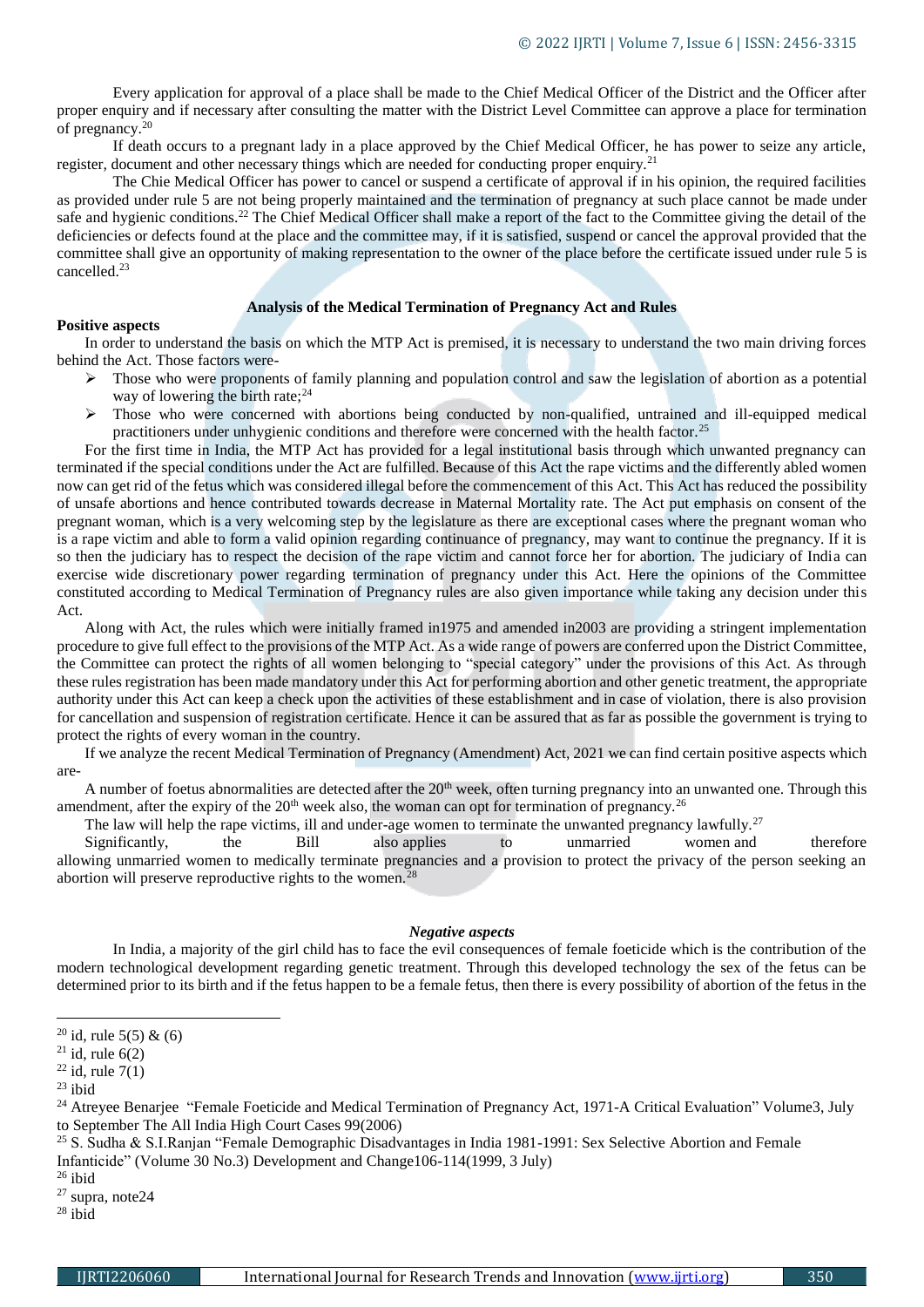mother's womb itself. In India the cases regarding sex selective abortion got momentum from 1980 and after that there are lot instances of this practice, which adversely affected the male-female sex ratio of the country.

When the MTP Act was enacted, female foeticide was not considered as an issue at all, which justifies the fact that not a single section of the Act deals specifically and expressly with the problem.<sup>29</sup> The objective of the Act, as given at the onset of the Act itself, is essentially confined to the termination of certain pregnancies by registered medical practitioners and matters relating to identical nature. The clauses under the Act which may be misinterpreted by doctors or the parents are as follow-

Firstly, according to Section 3 of the Act, if atleast two medical practitioners are of the opinion formed in good faith, that the continuance of pregnancy would involve a risk to the life or grave injury to the mental and physical health of the pregnant woman as well as the child, the pregnancy can be terminated. Moreover, consent of the major women and in other cases consent of the guardian is needed. The concept of "good faith" is a very vague concept and no number of legislations can guarantee that a doctor is acting in good faith. Most of the doctors do not realize that their patient's well being is their top priority and whatever they do is to be done for the maximum benefit of his patients, often do not act in good faith. $30$ 

Secondly, in case of crime of rape, women in India are raped by the outsiders as well as in the hands of family members and near relatives. However, very few cases dealing with the second category have been reported so far. Under such circumstances girls are often taken to shady hospitals, using unhygienic conditions to abort child. Sometimes a particular family may frame up such an incident in order to get a female fetus aborted.<sup>31</sup>

Thirdly, a couple already have a girl child and the women have conceived another female fetus, they may use this clause to get the fetus aborted as their action cannot be questioned by police authorities or doctors for it is exclusively their decision whether to increase their family or not.<sup>32</sup>

Fourthly, under this Act female foeticide was not declared as an offence. At that time, various sex selective techniques were not known to the people and that part was not dealt under this Act. This led to tremendous increase in the number of cases of female foeticide.<sup>33</sup>

Lastly, doctors reckon that that these conditions are more aggravated because the MTP Act, which was brought into protect a women's right, is being misused by society and the concerned parents. They often opt to do the abortions in hospitals or registered clinics where the reason for abortion is not questioned.

The negative aspect of the new amended MTP Act is the 'viability of the fetuses. Viability implies the period from which a foetus is capable of living outside the womb.<sup>34</sup> Currently, viability is usually placed at about seven months (28 weeks) but may occur earlier, even at 24 weeks. Thus, late termination of pregnancy may get in conflict with the viability of the foetus.<sup>35</sup>

## **Role of Indian judiciary for protection of the rights of rape victims under the MTP Act**

Apart from the legislative measures that are taken for the protection of the rights of rape victims, the judiciary of India has delivered certain significant judgments for protection of the rights of rape victims under the Medical Termination of Pregnancy Act. Some of the important judgments that are delivered by the Indian judiciary are-

In the case of *R and another Vs. State of Haryana and others<sup>36</sup>*, before the Punjab and Haryana High Court the question for consideration was late termination of pregnancy resulting from the alleged rape and a brief reference to other ancillary issues which are intricately connected with this complex issue.

The court was of the opinion that according to Section 3 of MTP Act, 1971 permission of one doctor if pregnancy is less than 12 weeks and permission of minimum of 2 doctors if the pregnancy is more than 12 weeks but less than 20 weeks gestation period; to opine and carry out termination of pregnancy. Section 5 of the MTP Act carves out an exception for carrying out termination of pregnancy required immediately to save the life of a pregnant woman irrespective of the length of pregnancy.

It was also opined during argument before the court that the provisions of MTP Act do not contemplate authorization or approval from any court. In fact, whenever a matter concerning medical termination of pregnancy on any ground whatsoever comes before the courts, the courts have invariably based their decision on the opinion of the medical board. There is not a single instance found where the Courts have given directions against the conclusions drawn by the medical board. In fact, the very exercise of approaching the courts in such situations results in unnecessary wastage of time and, many a times, renders the remedy sought unavailable to the victim. Similarly, the decision rendered by Supreme Court of USA in *Roe vs. Wade's<sup>37</sup>* case. made the abortions legal in United States of America. In India, MTP Act has been enacted on the lines of U.K. Abortion Act, 1967.

 $29$  ibid

<sup>30</sup> P.Bardhan "Little girls and death in India", Economic and Political Weekly 23(1982, September 4)

<sup>&</sup>lt;sup>31</sup> A. Clark "Social demography of excess female mortality in India: New Directions" Social and Political Weekly 56(1987,April 25)

<sup>&</sup>lt;sup>32</sup> M. Dasgupta "Selective discrimination against girl children in rural Punjab" vol. 13(1) Population and Development Review 90-95(1987)

<sup>33</sup> Sangeeta Cheeru "Growing Menance of Female Foeticide in India" Indian Socio Legal Journal 17(1991)

<sup>&</sup>lt;sup>34</sup> Oxford Advanced Dictionary, 23<sup>rd</sup> edition, 2017

<sup>35</sup> supra, note 32

<sup>&</sup>lt;sup>36</sup> Civil Writ Petition No. 6733 of 2016, decided on 30<sup>th</sup> May, 2016

<sup>37</sup> 35 L Ed 2d 147 : 410 US 113 (1973)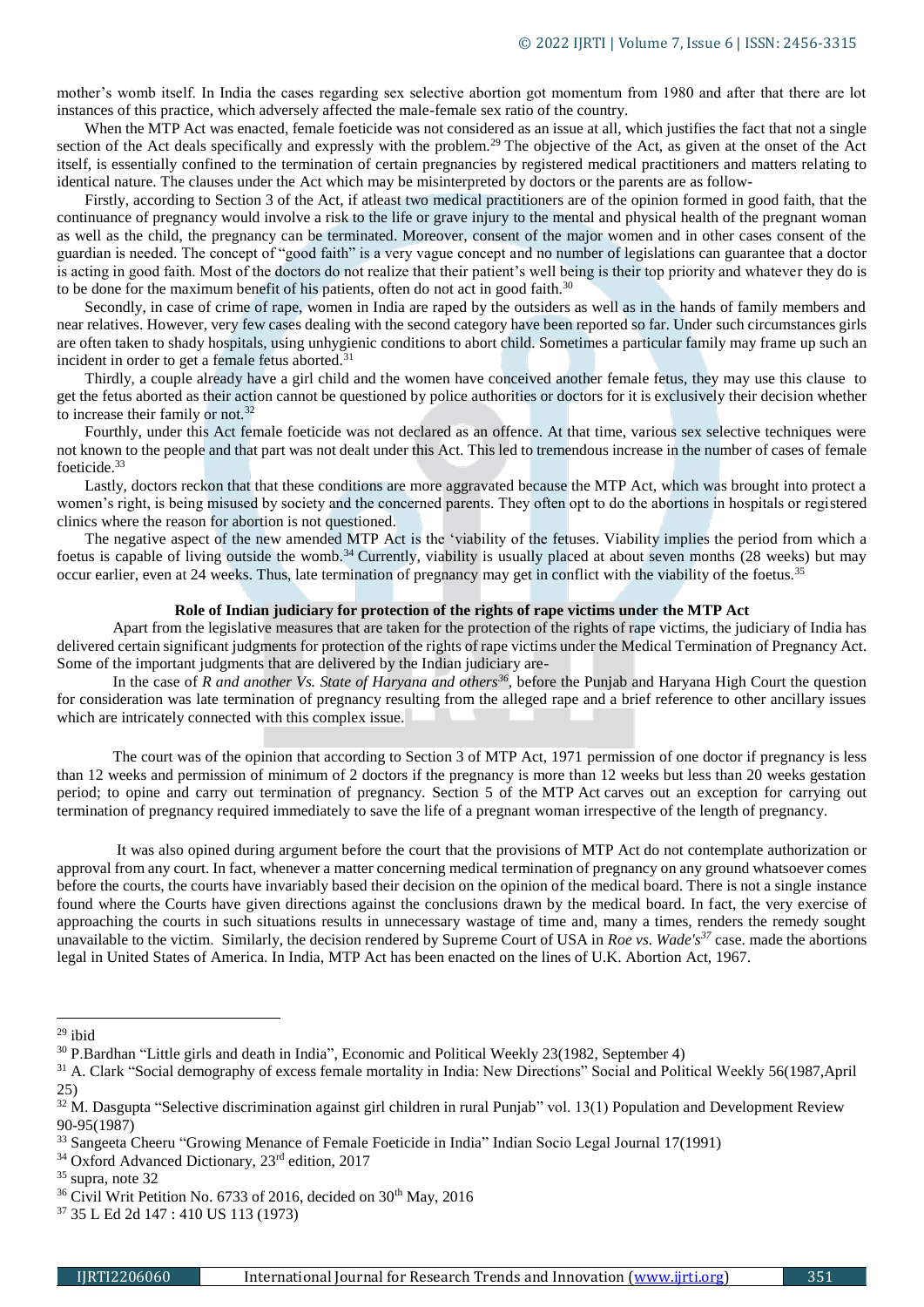The court referred the leading case *Suchitra Srivastava and another Vs. Chandigarh Administration<sup>38</sup>*. In this case, the Supreme Court held that it was in the best interests of a mentally retarded woman to undergo an abortion. The victim had become pregnant as a result of an alleged rape that took place while she was an inmate at a government-run welfare institution located in Chandigarh. After the discovery of her pregnancy, the Chandigarh Administration, had approached the High Court seeking approval for the termination of her pregnancy, keeping in mind that in addition to being mentally retarded she was also an orphan who did not have any parent or guardian to look after her or her prospective child. The High Court had the opportunity to peruse a preliminary medical opinion and chose to constitute an Expert Body consisting of medical experts and a judicial officer for the purpose of a more thorough inquiry into the facts. The High Court directed the termination of the pregnancy in spite of the Expert Body's findings which show that the victim had expressed her willingness to bear a child.

The rationale behind the decision hinges on two broad considerations. The first consideration is whether it was correct on part of the High Court to direct the termination of pregnancy without the consent of the woman in question. This was the foremost issue since a plain reading of the relevant provision in the [Medical Termination of Pregnancy Act,](https://indiankanoon.org/doc/634810/) 1971 clearly indicates that consent is an essential condition for performing an abortion on a woman who has attained the age of majority and does not suffer from any `mental illness'. The second consideration before the court was that even if the said woman was assumed to be mentally incapable of making an informed decision, what are the appropriate standards for a Court to exercise `Parens Patriae' jurisdiction? Of special importance is the fact that at the time of hearing, the woman had already been pregnant for more than 19 weeks and there is a medico-legal consensus that a late-term abortion can endanger the health of the woman who undergoes the same. The Expert Body was of the opinion that the victim was suffering from mild to moderate mental retardation and not capable of understanding the consequence of the decision taken by her. The High court allowed for the abortion of the fetus although the victim was willing to keep the same.

When the case came before the Supreme Court, the Supreme Court was of the opinion that the victim's pregnancy cannot be terminated without her consent and proceeding with the same would not have served her `best interests'. The Court emphasized upon the language of the MTP Act, which clearly respects the personal autonomy of mentally retarded persons who are above the age of majority.

The Apex Court also held that proceeding with an abortion at such a late stage (19-20 weeks of gestation period) poses significant risks to the physical health of the victim. The Court directed that the best medical facilities be made available so as to ensure proper care and supervision during the period of pregnancy as well as for post-natal care.

If we make analysis of the abovementioned cases, we can see that there was an important issue raised before the Supreme Court both in *R and another Vs. State of Haryana and others* and in *Suchitra Srivastava and another Vs. Chandigarh Administration*. The Supreme Court in both the cases wanted to emphasize upon the provisions of 'best interest of the rape victim' and protection of her 'personal liberty'. Although under the MTP Act, pregnancy cannot be terminated after 20<sup>th</sup> week of gestation, if the survival of the child would result in severe mental suffering of the rape victim, the Supreme Court can give direction for termination of pregnancy under registered medical practitioner. Otherwise, the victim or her family members can resort to unsafe abortions by unregistered medical practitioners. Under these circumstances the judiciary has to take some liberalizes views regarding the termination of pregnancy

In the second case, although the rape victim was not fully mentally capable of forming a valid opinion regarding the continuation of her pregnancy as a result of rape, as she was a major and wanted to keep the child, the supreme court was of the opinion that if the Medical Board is of the opinion that there is no danger to the life of the mother and the child to be born, then even if the mother is mentally incapable, the Apex Court can not order for termination of pregnancy. However, with regard to the proper upbringing of the new born child, the Supreme Court has the power to frame certain principles as the welfare of the child is the paramount consideration.

The analysis of these abovementioned cases shows the intention of the judiciary to protect the rights of women as well as prevent the cases of female foeticide. As every woman has the right to safe abortion through registered medical practitioner, the rape victims are generally permitted for termination of pregnancy so that she might not be a victim of unsafe abortion. Moreover, no one is allowed to take the plea of insanity of the pregnant woman as a ground of termination pregnancy. As the law does not permit for termination of pregnancy, there might be incidents where the women herself or her family members can justify commission of the crime of female foeticide on the ground of 'mental incapacity of the mother to form a valid opinion regarding her pregnancy'. Here the Apex Court put emphasis on the opinion of the Medical Board which is considered to be a neutral body for the welfare of the women fraternity.

Another important case referred by the Court was *Bashir Khan vs. State of Punjab and Another<sup>39</sup>*. In this case writ petition was filed by the parents of the victim, who was a minor girl and reported to have been raped as a consequence of which, she has become pregnant. The petitioner has approached the SDJM, Balachaur, through an application under [Section 3](https://indiankanoon.org/doc/200125/) for

1

<sup>38</sup> CIVIL APPEAL NO.5845 OF 2009 (Arising out of S.L.P. (C) No. 17985 of 2009) <sup>39</sup> Civil Writ Petition No.14058 of 2014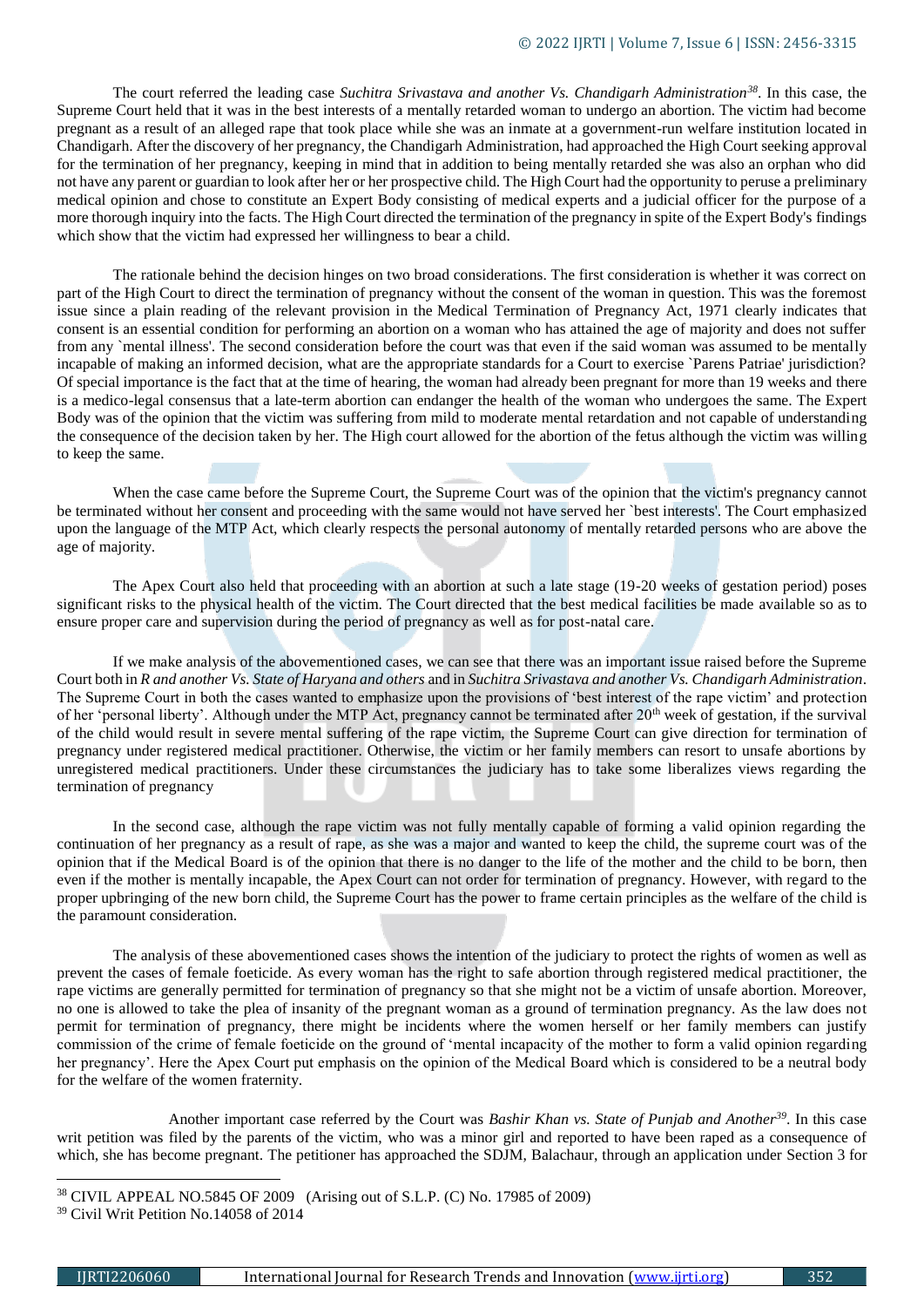termination of her pregnancy. It has been stated in the petition that the victim is only 14 years of age and that she had been illegally abducted and raped. The victim is in fragile health and she did not want to retain the foetus. It was claimed on her behalf by the parent that continuance of pregnancy would involve risk to the life of the victim and cause grave injury to physical and mental health. A statement had been recorded from the victim's mother that she does not want to carry foetus and that she wanted to terminate the pregnancy. The Magistrate has recorded the statement of the victim herself that she had been raped and that she did not want the pregnancy.

There can be no two opinions that the conditions necessary for terminating the pregnancy do exist. There is prima facie case material available through lodging of FIR for offences under [Section 376](https://indiankanoon.org/doc/1973522/) and other related provisions. [Section 3](https://indiankanoon.org/doc/1836566/) of the Medical Termination of Pregnancy Act, 1971 sets out the circumstances when pregnancy may be terminated by registered medical practitioner.

Clause 2 states that where the length of the pregnancy exceeds twelve weeks but does not exceed twenty weeks, if, not less than two registered medical practitioners are of the opinion, formed in good faith, that the continuance of pregnancy would involve a risk to the life of the pregnant woman or of grave injury physical or mental health, medical termination of pregnancy could be performed. In this case, although birth certificate of the girl is not available and basing upon the statement given by her mother, the court believed her age as 14 years. The court also opined that although regarding the age of the girl, there is no adequate proof, the court has to order for termination of pregnancy, as it is the consequence of rape and continuance of pregnancy will harm the physical and mental health of the victim. There is also a direction to take appropriate samples of the foetus for DNA testing that could be used, if necessary at an appropriate time.

The same view was taken in the case of *D. Rajeshwari vs. State of Tamil Nadu and otherts*<sup>40</sup>, where also the girl was a minor and was a victim of rape.

Similar were the circumstances where the victim of rape was a major in *Vijender vs. State of Haryana and others.<sup>41</sup>*, in this case also, the court can not reject the application for termination of pregnancy as this would adversely affect the mental condition of the victim

Basing upon the decision of the abovementioned cases, the author can come to the conclusion that if a girl becomes pregnant as consequence of rape, irrespective of the age of the victim, if the victim does not want to continue her pregnancy, the court can order for termination of pregnancy as it will be appropriate to maintain physical and mental health of the offender. If the victim wants to keep the child, the court has to decide the matter keeping in view of different facts and circumstances of each case.

Moreover, in the cases of *(Minor) Priyanka Girishkumar Patel through father Girishkumar vs. Principal Secretary<sup>42</sup>* , where although the victim who was a 12 year old girl, wanted to continue her pregnancy and was physically fit, the High Court of Gujarat ordered for termination of pregnancy as the victim was not able to understand the consequences of the child birth and the social stigma she has to bear.

But the general opinion regarding victim of rape was however altered by the Gujarat High Court in the case of *xxxx vs. State of Gujarat* <sup>43</sup>, where a 14 year old girl was rapped by a doctor and she became pregnant in consequence. The minor girl who was very frightened about the incident, concealed about the matter and when the case was filed before the Additional Session Judge, the application for termination of pregnancy was rejected. The guardians of the minor girl preferred an appeal to the Gujarat High Court for seeking permission to abort the fetus as the continuance of pregnancy would result into severe physical and mental harm to the minor girl.

As opined by the Public Prosecutor of this case, section 3 of the MTP Act is very clear that permission to terminate a pregnancy can only be granted if length of the pregnancy does not exceed 12 weeks, and even though it exceeds, there can be termination of pregnancy, if the length of pregnancy is between 12-20 weeks and if two medical practitioners are of the view that the continuance of pregnancy would result into serious mental injury to the pregnant woman along with threat to the life of the woman and to the child. In the instant case, the pregnancy is beyond 20weeks, although the girl is a rape victim, the court could not pass a decree for termination of pregnancy.

The High Court was of the opinions that if the plain and simple meaning of a statute is clear and unambiguous, the court has to give effect to that meaning. There is nothing in Section 3 of the MTP Act which provides for the termination of pregnancy beyond 20 weeks and if the intention of the legislature had intended so, it would have been so enacted. The duty of the court is only to interpret the laws enacted by the legislature; it does not have the authority to enact. Another relevant in the case was there was

<sup>40</sup> 1996 CriLJ 3795

<sup>41</sup> CWP No.20783 of 2014

<sup>42</sup> Special Civil Application No. 93 of 2013

<sup>43</sup> R/SCR.A/4255/2015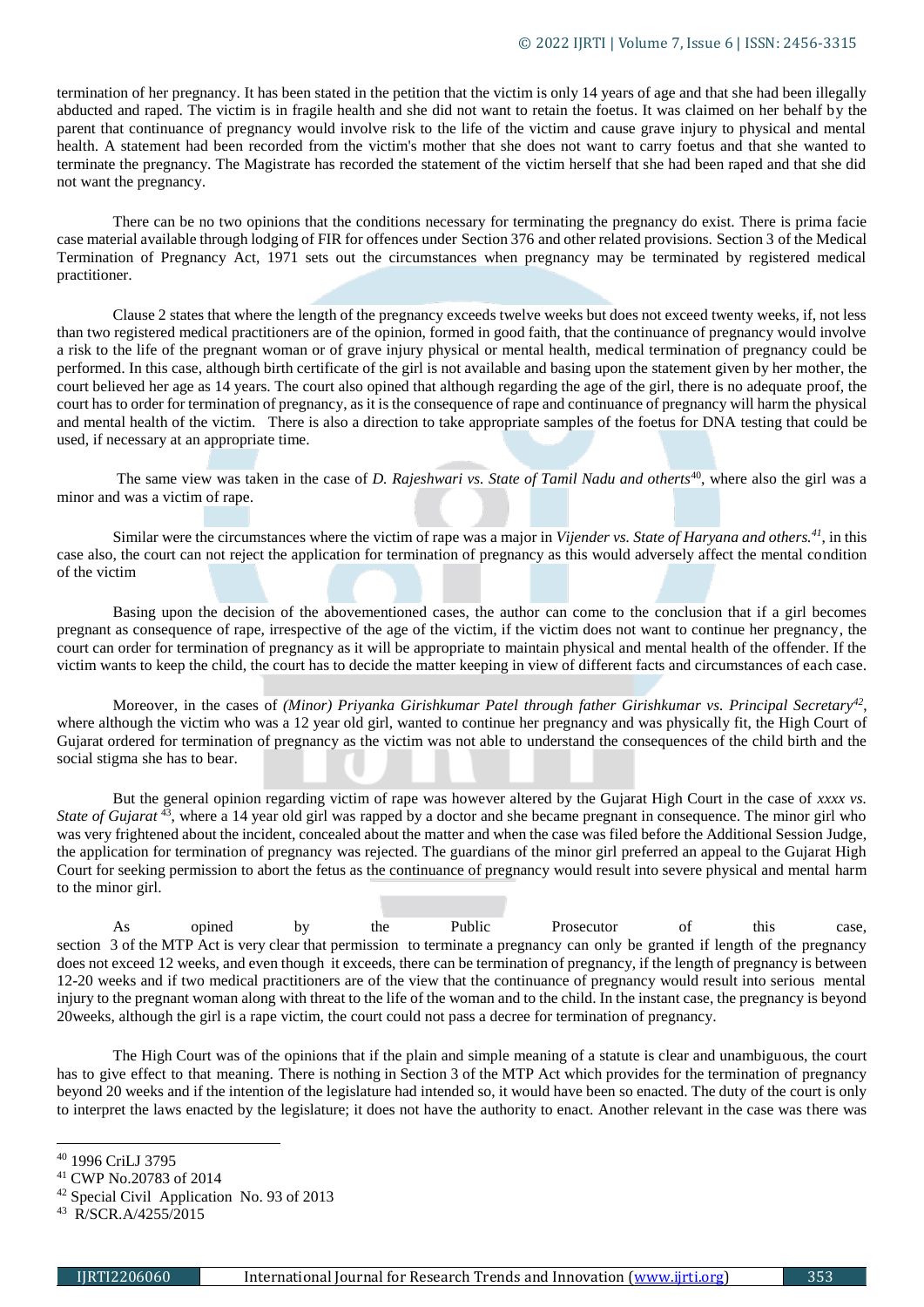no opinion from any registered medical practitioner about the risk of life both to the mother and the child. The court opined that under no circumstance the court can order for termination of pregnancy though the victim is a minor and after child birth she may face atrocities from the society. The judiciary cannot order for something which is not expressly legislated by a competent legislature.

However, the position regarding the conditions for medical termination of pregnancy is changing to great extent in the recent years. In the case of *Jyotsna Shingwani vs. Union of India and others<sup>44</sup>*, the question before the court was whether the petitioners petition for termination of pregnancy after 21st week is maintainable by the court or not. The learned council for the petitioner contended that the Report suggests that immediately after its birth, the baby would have to undergo a major surgery and that there are 30% chances of it not surviving the surgery. He also submits that the mother (the petitioner) is highly stressed and not in a mental frame of mind to carry on with the pregnancy. It was also contended that the Legislature has decided to amend the MTP Act and the Medical Termination of Pregnancy Bill, 2020 has been introduced wherein, the period of 20 weeks as stipulated in [Section 3\(2\) \(b\),](https://indiankanoon.org/doc/312960/) has been extended to 24 weeks.

Although under the provisions of the Medical Termination of Pregnancy Act, 1971, termination of pregnancy is permissible if the length of pregnancy is in between 20<sup>th</sup> week. But in this case, although there is no risk to the life of the petitioner, the lack of compatibility of the foetus with a healthy and normal life was the main concern for the court.

In view of the above, the court was of the opinion that keeping in mind of the medical condition of the foetus, the restrictions imposed by [Section 3\(2\)](https://indiankanoon.org/doc/357331/) of the Act ought to be relaxed and the request of the petitioner for termination of her pregnancy beyond the gestation period of 20 weeks ought to be acceding. This view was taken by the court after receiving the report of the Multi- Disciplinary Medical Board which stated that there was no risk involved to the petitioner if the foetus is aborted and the medical termination of the pregnancy performed at that stage.

In a recent case *Minor M Thr Sisters vs. State of Delhi and NCT and another*<sup>45</sup> decided by the Delhi High Court, the victim of sexual assault who was a minor girl of 17 years of age was permitted for termination of pregnancy although she was 24 week pregnant. Here also the judiciary was of the opinion that as the victim is a minor girl it is obvious that she is physically and mentally not ready for proper upbringing of a child. As the Medical Board constituted under the MTP Act was also of the opinion that there is no risk to the health of the minor girl, the Delhi High Court ordered AIIMS, Delhi for termination of the fetus.

#### **Conclusion**

After analysis of both the statutory measures as well as the judicial initiatives for the protection of the rights of rape victims, it can be concluded that as long as there is proper implementation of the provisions of the MTP Act, every rape victim who subsequently becomes pregnant can fight for her right to abort the unwanted child and in each similar kind of case the judiciary will try to protect the physical and mental well being of the victim of this heinous crime.

Here, the author also wants to take into consideration few other aspects. Under the Medical Termination of Pregnancy Act although there are specific provisions for termination of pregnancy of rape victims but there are instances where minor rape victim was forced to give birth to the child of her rapist after the Madras High Court denied her request for abortion under the [Medical](https://indiacode.nic.in/handle/123456789/1593?view_type=browse&sam_handle=)  [Termination of Pregnancy \(MTP\) Act](https://indiacode.nic.in/handle/123456789/1593?view_type=browse&sam_handle=) of 1971. The victim was first examined by a doctor at 19 weeks, who declined to perform an abortion, even though it was permitted under the law. By the time her petition was heard, her pregnancy had crossed the 20-week limit beyond which abortion is prohibited under the MTP Act.<sup>46</sup>

It has been found by the author that Courts refused to allow minor rape victims an abortion in 17% of 82 cases between April 2016 and July 2019.<sup>47</sup> Even though the MTP Act allows abortion until 20 weeks, 40 petitions seeking to terminate pregnancies under 20 weeks had to be filed in courts around the country between April 2016 and July 2019 because doctors refused to perform them. Here, 33 of these cases were filled by the rape victims.<sup>48</sup>

The main reasons for these situations are the lack of clarity in the outdated MTP Act, along with lack of awareness of the law among women and doctors and limits women's access to safe abortions. Further, doctors refuse abortions citing the law preventing sex-selective abortion, and legal processes in the case of child sexual abuse, even though neither of these laws restricts abortion. Delays in court decisions on abortions and the stigma around abortion also endanger women's health. As a result, 56% of abortions performed in India are unsafe, with 10 women dying of unsafe abortions each day.<sup>49</sup> After the enactment of the Medical Termination of Pregnancy (Amendment) Act, 2021 we can hope that now there will be change in the overall scenario regarding termination of unwanted pregnancy and a victim of rape will be given proper justice within reasonable time.

- <sup>47</sup> ibid
- <sup>48</sup> ibid

1

<sup>49</sup> ibid

<sup>44</sup> Writ Petition (civil) No. 2967/2020 & Criminal Appeal. 10300/2020

<sup>45</sup> Writ petition (criminal) No.2136/2021

<sup>46</sup> Medical Termination of Pregnancy Act Failing Women Who Need It The Most available at

<https://www.indiaspend.com/medical-termination-of-pregnancy-act-failing-women-who-need-it-the-most/> Retrieved on 23/3/2021 from